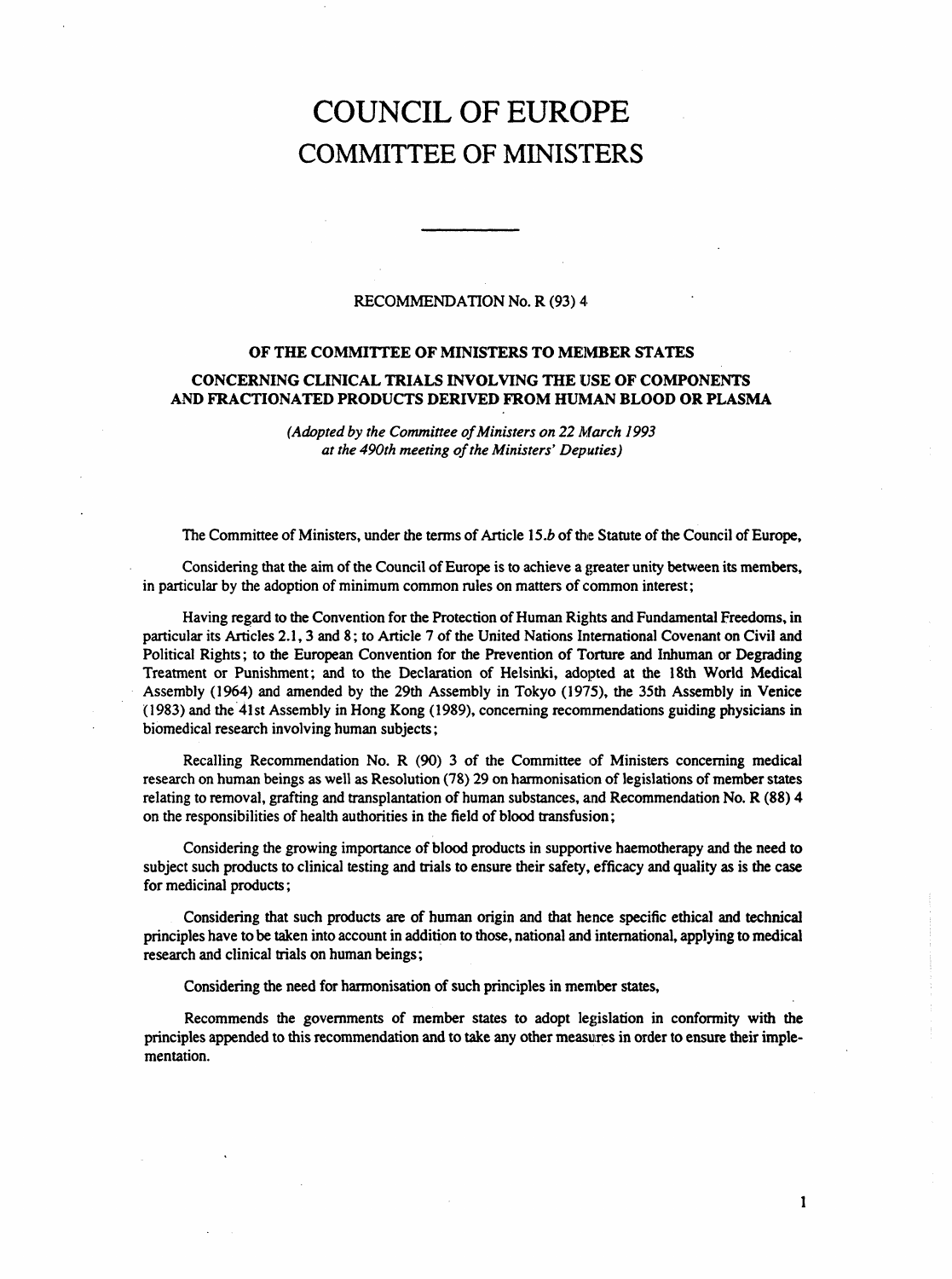### Appendix to Recommendation No. R (93)4

#### A. Field of application

#### 1. The following articles apply to:

1.1. the conducting of clinical trials for the purpose of ensuring the safety, efficacy and quality of blood components before their routine clinical use;

1.2. the conducting of clinical trials for fractionated products before obtaining market authorisation;

1.3. the testing of collecting systems involved in the donation of whole blood or apheresis for the purpose of ensuring that these are safe for the donor and that the products are of acceptable safety, efficacy and quality before the marketing of such systems.

2. The recommendations do not apply to the practice of therapeutic apheresis.

#### B. Ethical principles concerning blood donors and recipients taking part in clinical trials

#### Article 1

All those responsible for clinical trials of blood components and fractionated products, whether they are the investigators in charge of carrying out the trials, or directing the experiment, should take into account the following ethical principles concerning blood donors and recipients as prerequisites to their research activity, as blood components and fractionated products differ from other medicinal products in that their source is a human blood donor.

#### Article 2

Blood donors should be voluntary and non-remunerated. Benefits in cash or kind should not be offered to donors of blood or plasma, although direct expenses incurred by the donor may be reimbursed.

#### Article 3

Selection of donors should be in conformity with the recommendations of the Council of Europe to ensure that the person is in good health, in order to protect the donor against damage to his/her own health, and to protect the recipient against transmission of diseases or against medicinal products and drugs which could be detrimental to him/her.

#### Article 4

No clinical trial may be carried out without the informed, free, express and specific consent of the person undergoing it. In this context, the relevant principles set out in Recommendation No. R (90) 3 should be observed.

The said principles apply also to the donor:

- when procedures are to be performed which may have relevance to his/her health and well-being;
- when a new procedure is being used to collect his/her blood.

The donor need not be informed when blood or plasma is collected using established procedures and the blood components or fractionated products derived from the donation are being treated in a novel or modified manner to prepare components or products for the purpose of clinical testing or trial respectively.

#### Article 5

Principle No. 9 (respect of confidentiality) and Principle No. 14 (compensation in case of accident) as set out in Recommendation No. R (90) 3 should be applied to recipients, and to donors, under the conditions defined under Article 4 above.

#### C. Technical principles

1. Principles common to clinical trials of blood components and of fractionated products

#### Article 6

Legislation, regulations and both national and international guidelines directed primarily to those who are involved in the generation of clinical data for the purpose of obtaining market authorisation for medicinal products should be applied in clinical trials of blood components and of fractionated products.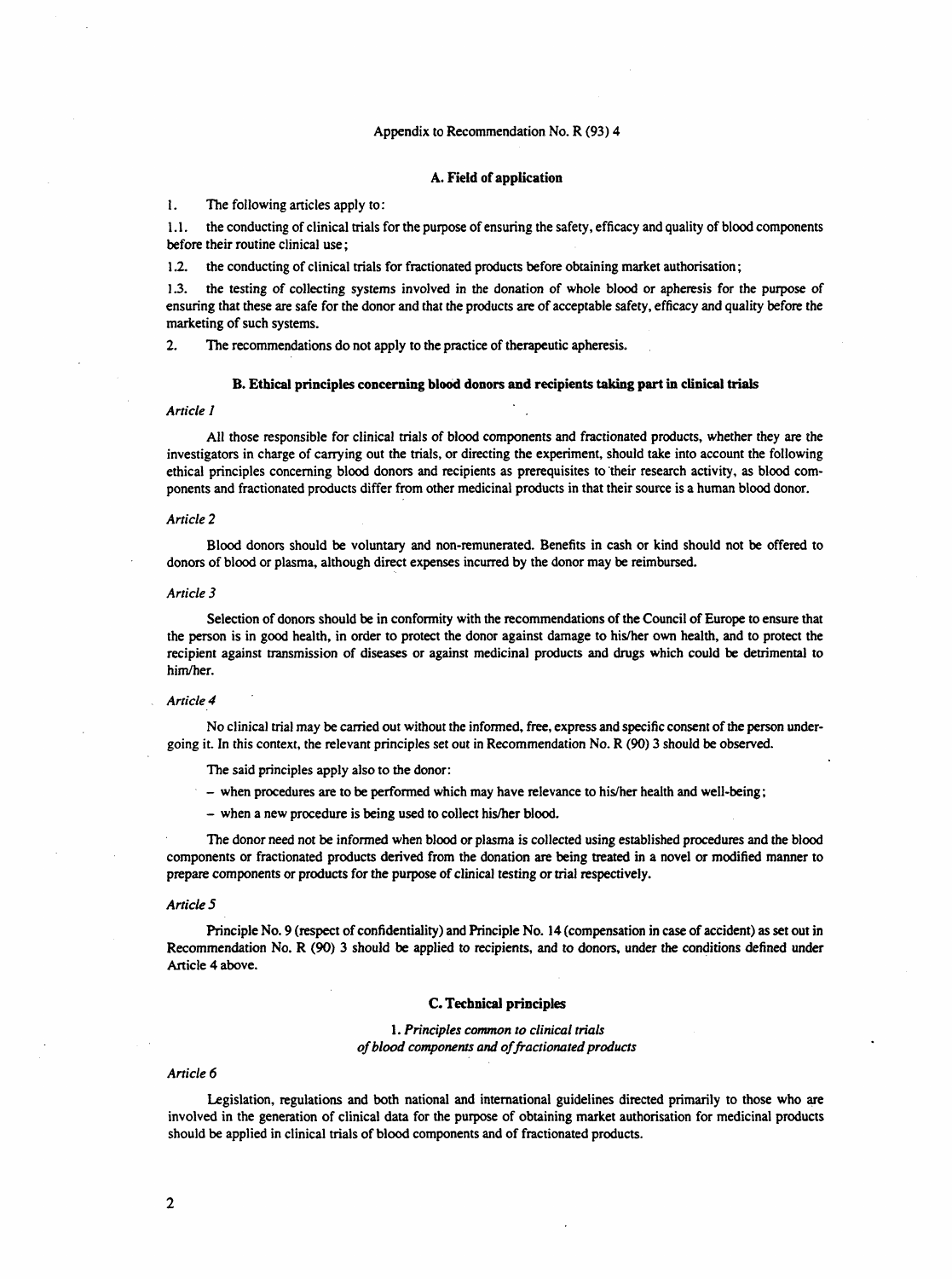#### Article 7

The preparation of the blood components and fractionated products for the clinical trials should comply with principles of good manufacturing practice and the safety of the components or fractionated products particularly with regard to virology and vis-à-vis transmissible agents, and should be ensured prior to clinical trials; similarly, quality of the product must be ensured prior to the commencement of the trial and throughout the trial.

#### Article 8

In many instances placebo-controlled clinical trials of blood components; and fractionated products cannot be undertaken since it is unethical to withhold treatment. In such circumstances the new or modified blood component or fractionated product has to be compared with an existing blood component or fractionated product. However, with this limitation, clinical trials can be randomised and carried out double-blind. An alternative may be the comparison of a new or modified component or fractionated product with well documented retrospective data obtained using an existing blood component or fractionated product.

#### Article 9

When a new clinical indication for an existing blood component or fractionated product is proposed, the blood component or fractionated product should be subjected to a clinical trial in the same manner as that for a new or modified medicinal product, keeping in mind the specific characteristics of labile products.

# 2. Principles applying to clinical trials of blood components

#### Article 10

When a blood component has been subjected to physical or chemical modification which may alter its characteristics it should be subjected to a clinical trial (including autologous survival studies where applicable) following approval by an ethical committee, unless the changes are such that secure in vitro tests demonstrate that there has been no biological change; in such a case the person in charge of preparing such a product assumes responsibility for its safety, efficacy and quality, and the blood component may be administered to patients only with the authorisation of the physician(s) in charge.

#### Article 11

Whenever feasible, clinical trials should be performed initially by autologous studies to determine adverse reactions and the half-life of the component(s) under test. Group controls should be used.

#### Article 12

Since each blood component will constitute a batch, a sufficient number of patients must be included in Phase III trials to ensure that batch to batch variation can be excluded.

## 3. Principles applying to clinical trials of fractionated products

#### Article 13

The presence of contaminants, particularly neo-antigens, which may be relevant to the health of the trial subjects, must be assessed prior to the commencement of the clinical trial.

#### Article 14

In Phase III trials, there may be relatively few patients available in a given centre. In these circumstances, multicentre trials need to be organised and such trials must be continued for a sufficient period to ensure that all possible factors affecting safety and efficacy of the product have been studied.

#### Glossary

Blood products: products derived from whole blood or plasma; these include both cellular blood components and fractionated products.